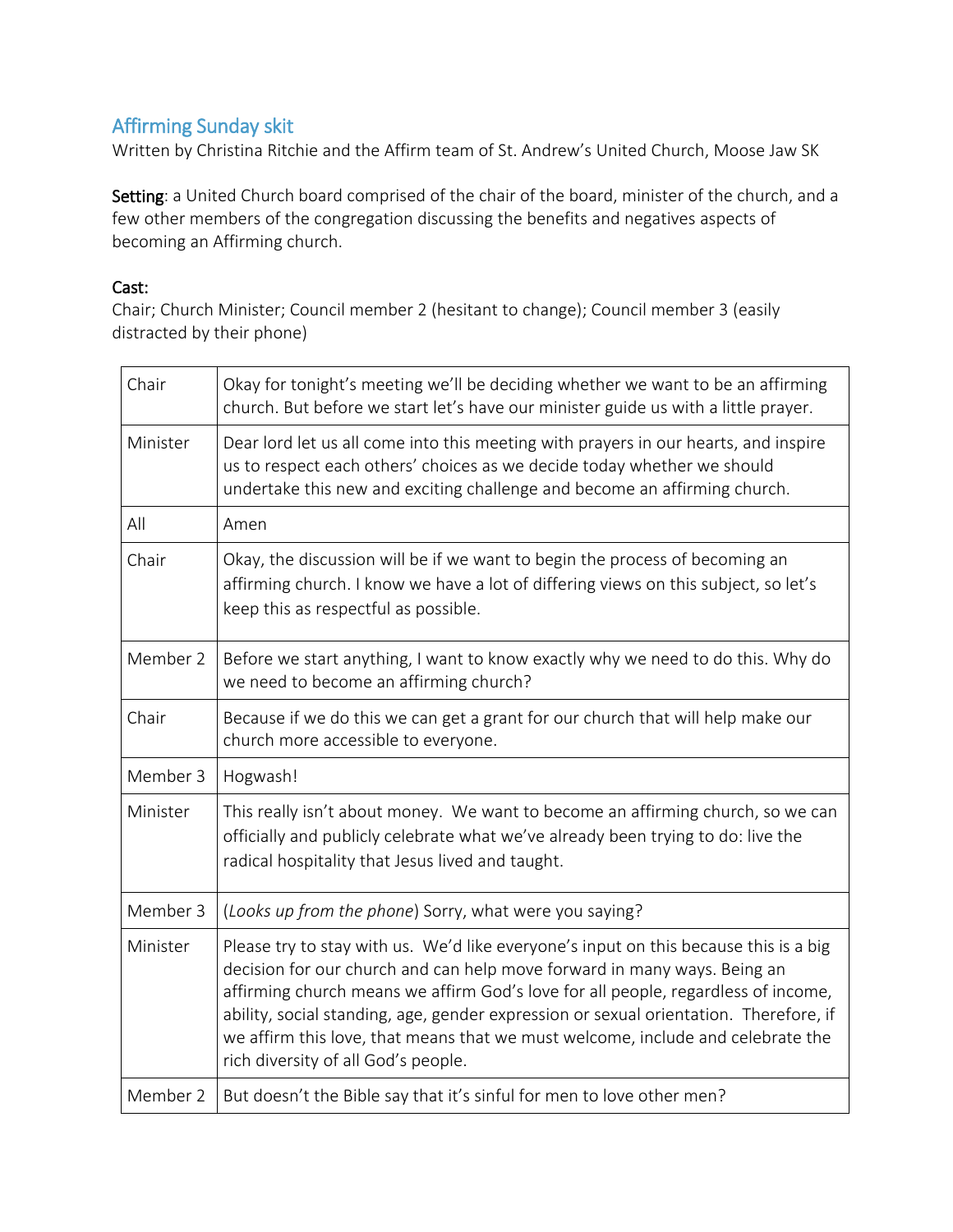| Member 3 | (suddenly interested) Yah, isn't there something about being stoned for lying with<br>another man?                                                                                                                                                                        |
|----------|---------------------------------------------------------------------------------------------------------------------------------------------------------------------------------------------------------------------------------------------------------------------------|
| Minister | Don't worry, we're not going to have any stonings. In truth, yes, there are a few,<br>very few passages that seem to say that non-heterosexual relationships are sinful<br>but we have to understand the times and context in which these words were<br>written.          |
| Member 3 | Like what?                                                                                                                                                                                                                                                                |
| Minister | Great question, but the answer could take hours. This is why if we start this<br>process, there will be some time for workshops and other occasions where we can<br>examine our understanding of the Bible and how being an Affirming church fits<br>our Christian faith. |
| Chair    | Acceptance has been going on forever and it's time for our church to catch up. It's<br>time for us to accept everyone in our community.                                                                                                                                   |
| Member 2 | Well, I still don't see why we need to this affirming stuff.                                                                                                                                                                                                              |
| Minister | Why don't we brainstorm some reasons why this would be a good thing for our<br>congregation. Why do we need this "affirming stuff?"                                                                                                                                       |
| Member 3 | To be honest, I think we need to get some new people and get rid of the grumpy<br>old people like (Member 2) over there. Come on, we are living in 2018 not 1918.<br>It's time to get with the time, gramps!                                                              |
| Member 2 | Who are you calling gramps, you young whipper snapper! Why in my day we                                                                                                                                                                                                   |
| Chair    | Hold it! Enough, you two. We don't talk that way to anyone in our congregation.<br>Remember we need to show each other respect. This is one of the reasons our<br>church needs to do this - in a Christian church we respect the voices of all,<br>regardless of age!     |
| Member 3 | One benefit might be that this could put us on the map; maybe get some free<br>publicity. We could go viral on Facebook! Maybe even get a few more people<br>coming to church!                                                                                            |
| Member 2 | I don't like the idea of spreading some virus but I do like the idea of new<br>members, not to mention more offerings in the plates. But I'm still uncomfortable<br>with promoting a gay lifestyle.                                                                       |
| Chair    | We're not promoting anything. We'd simply be welcoming people into our church<br>the way God created us!                                                                                                                                                                  |
| Minister | Yes, and while there may be a few passages that would contradict what we do<br>here, there are countless passages in the Bible about welcoming those who have                                                                                                             |